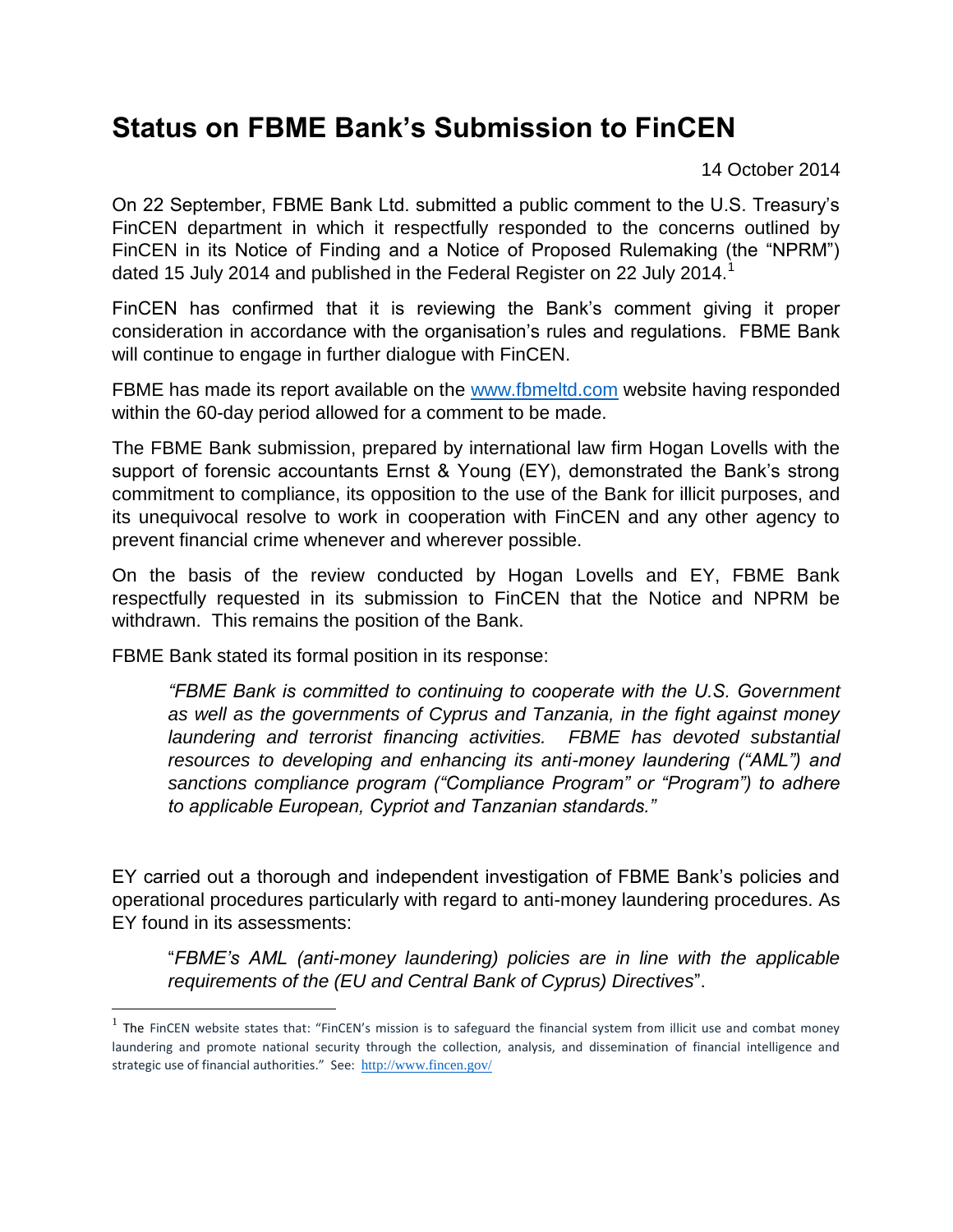The comment describes the measures that FBME Bank has taken to strengthen its Compliance Program over recent years, and that it has implemented a programme that is in line with applicable regulatory requirements.

The Bank is committed to continue to enhance its Compliance Program to the satisfaction of FinCEN.

As a next step, FBME Bank welcomes the opportunity to cooperate further with FinCEN, in particular with regard to an assessment of FBME's Compliance Program and enhancement plans so that FBME and its customers can resume their legitimate business activities as soon as possible.

## **Background: About FBME Bank**

FBME is a leading commercial bank with a strong record of serving its global clientbase. The Bank's success is built on a financially-conservative banking model that focuses on providing first-class service and solid returns.

The Bank's origins go back to 1952, when the Federal Bank of Lebanon SAL (FBL) was founded by Mr Michel Saab. Following the outbreak of war in Lebanon, the Federal Bank of the Middle East was formed in Cyprus in 1982. The Bank changed its name to FBME Limited in 2005. FBME Bank Limited and Federal Bank of Lebanon SAL are today separate entities though belonging to the same owners.

In 1982 FBME Bank Limited's Cyprus branch was granted a full banking business licence to operate from within the country under the supervision of the Central Bank of Cyprus. FBME Bank Limited has now been operating in Cyprus over 30 years.

Originally formed with ownership held between the founder, Mr Michel Saab and his sons, since the passing away of Mr Michael Saab in 1991, FBME Limited has been owned equally by Mr Ayoub-Farid M Saab and Mr Fadi M Saab.

Through the holding company and its units, until mid-July 2014, FBME Bank employed 438 people in Cyprus, Tanzania and Russia, of who 200 were citizens of the Republic of Cyprus. Its client base is geographically diverse, coming from 50 different countries.

## **Dispute with the Central Bank of Cyprus (CBC)**

Following the FinCEN notice of 15 July, the shareholders of FBME invited the Central Bank to monitor its operations. When notified of the FinCEN Report, FBME took all appropriate and requested actions within the first 24 hours.